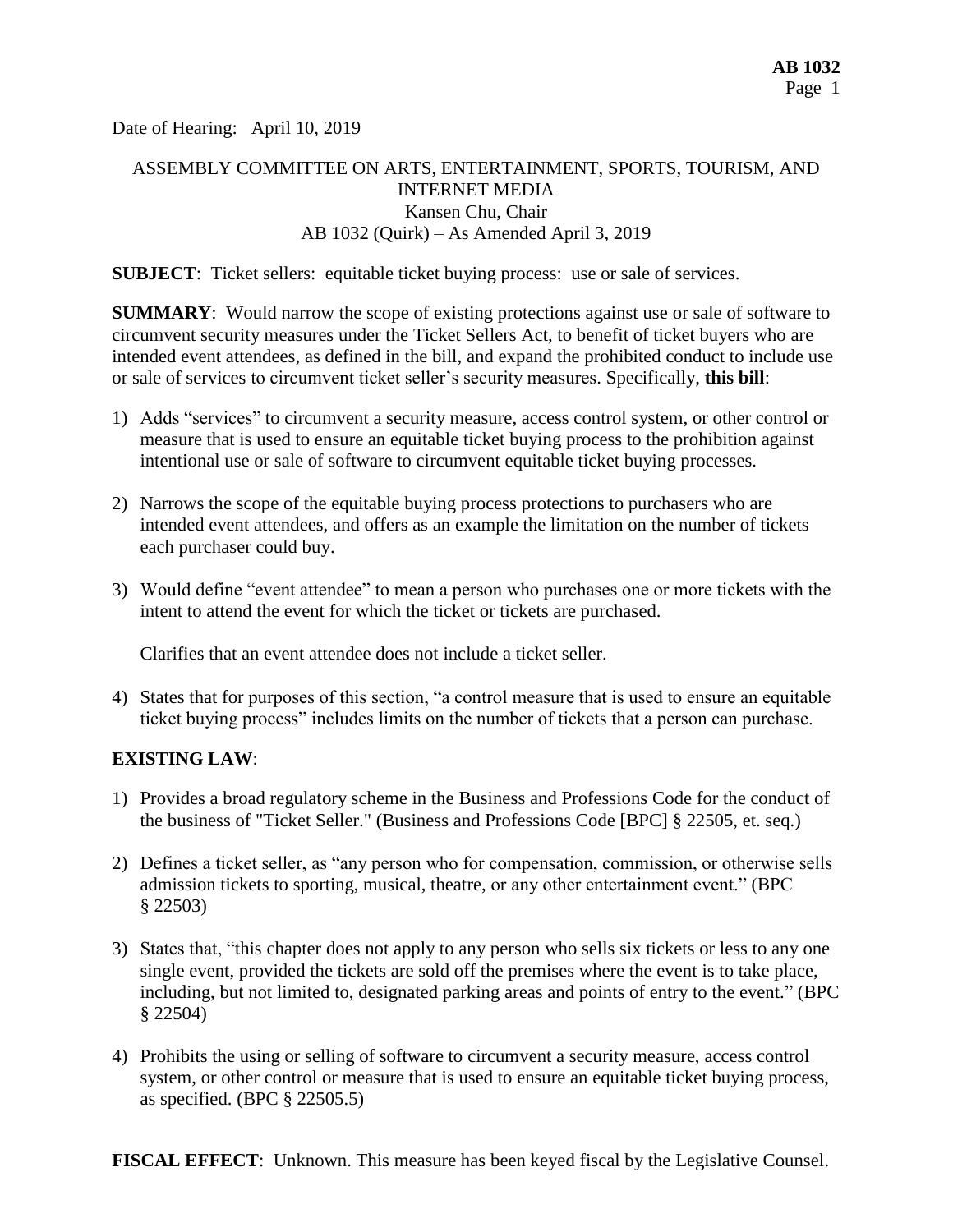## **COMMENTS**:

1) *Author's statement*. According to the author, "Illegal bots are limiting Californians ability to attend the events they want. Ticket brokers use bots to rapidly purchase tickets in bulk in order to raise the prices and charge additional fees, pricing out average consumers. However, as the State of California has moved to limit the influence of bots in manipulating the event ticket marketplace, a first-party platform has emerged which circumvents the law. Ticketmaster's Trade Desk platform allows brokers to network hundreds of Ticketmaster.com accounts, buy thousands of tickets, and instantly relist those tickets at inflated prices on Stubhub, Vivid Seats, or Ticketmaster's own resale platform. While it looks and acts like what we would consider a bot, the distinction may be drawn that TradeDesk is actually a service, which allows a ticket scalper to more effectively skirt the law against use of bots to circumvent the equitable ticket buying process for those fans who intend to attend sporting and entertainment events.

"California's laws preventing this type of practice were written with third-party bots in mind, and not first-party platforms. AB 1032 establishes parity between these ticket selling tools and services, thereby ensuring that hard fought protections for consumers remain effective."

#### 2) *Background:*

a) *"Bots" and Attempts to Curb Their Use.* California law defines "Bot" as an automated online account where all or substantially all of the actions or posts of that account are not the result of a person.  $BCP\$  $17940(a)$ . This includes bots that are ticket buying software programs which allow users to quickly buy tickets online, thwarting average consumers who are unable to compete with the speed of the automated purchase programs. Typically, these bots are used by unscrupulous actors like ticket scalpers to buy tickets, then turn around and sell the same tickets at increasingly higher prices. Over the past several years, numerous high profile concert ticket sales have been impacted by the presumed use of "bots" in that individuals wait online to purchase tickets while software programs allow their users to jump to the front of the line and purchase large numbers of tickets at one time. This scenario often leads to concerts and other high profile events selling out in a matter of minutes, leaving fans ticketless and forcing them to spend more money to attend an event.

The ticket industry has attempted to combat problems caused by "bots" by employing other technological means, such as "Completely Automated Public Turing tests to tell Computers and Humans Apart" (CAPTCHA), which include phrases and picture tests at the point of sale during the online transaction to differentiate between a human purchaser and a likely computer program. CAPTCHA tests, such as typing characters into a box, are designed to prevent the use of "bots" because the requested task is typically one that can be completed by a person but would be difficult for a robotic software program to accurately perform.

Supporters of efforts to restrict the use of "bots" assert that even these technological efforts are not completely successful because the problem of instant sellouts and increased resale prices for tickets continues to generate complaints from the ticket-buying public. California is one of a number of states including Tennessee, Michigan, New Jersey, New York, Connecticut and Minnesota that have waded into the debate and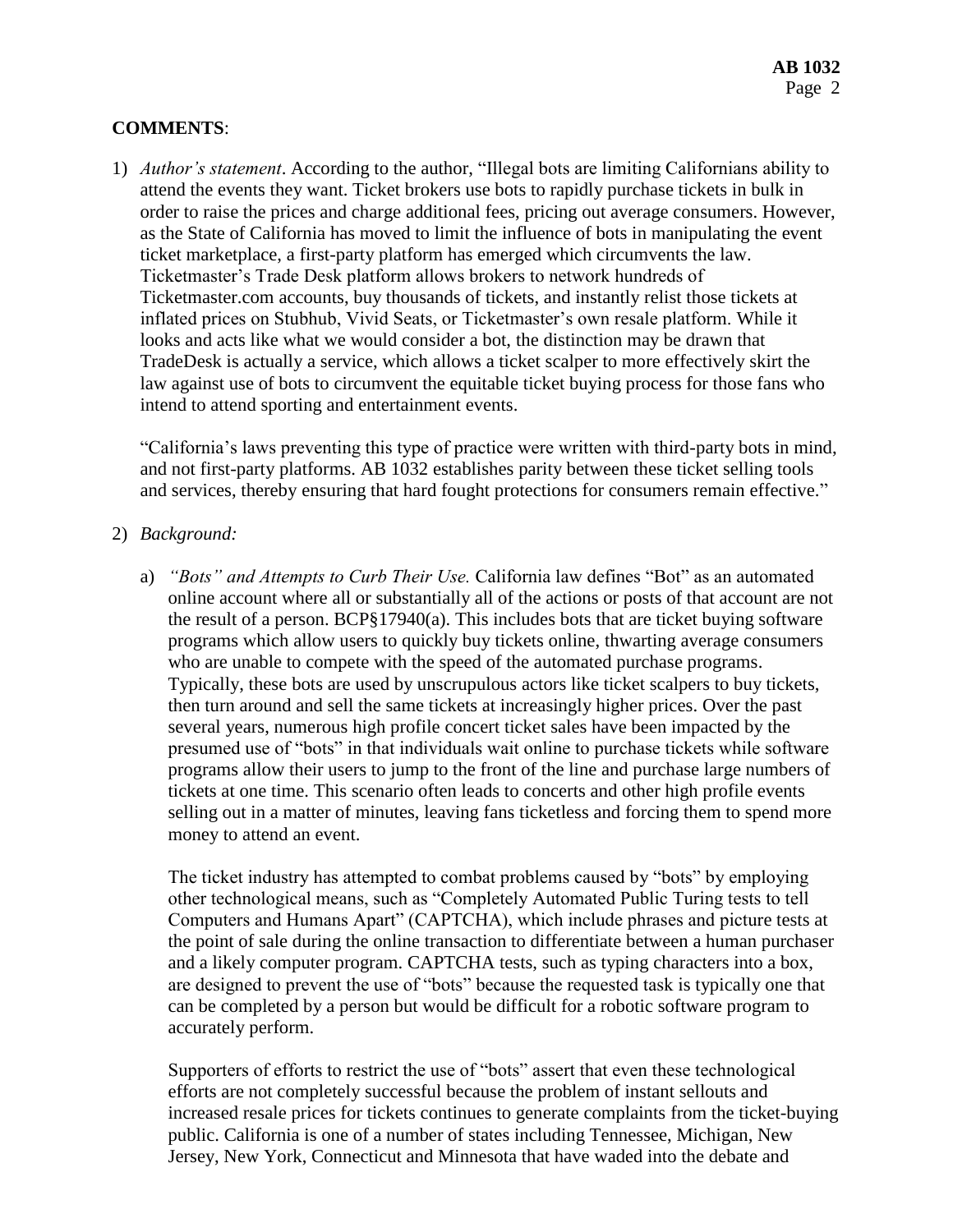considered or passed legislation imposing bans on "bots" and establishing stiff penalties to those who use these systems.

b) *Ticketmaster is accused of aiding scalpers with their TradeDesk platform*. The author states that, "The TradeDesk service offered by Ticketmaster can be used to coordinate the actions of Ticketmaster accounts to purchase tickets, and resale accounts, either on Ticketmaster itself or other resale platforms like Stubhub or Vivid Seats. According to the Toronto Star, Ticketmaster employees have advertised TradeDesk in a way that is functionally indistinguishable from bots: with one saying, 'I have brokers that have literally a couple of hundred Ticketmaster accounts," admitting, "They have to because if you want to get a good show and the ticket limit is six or eight [seats], you're not going to make a living on eight tickets."

TradeDesk is Ticketmaster's version of an inventory management tool for professional ticket resellers (brokers). Other resellers also have tools to organize a broker's ticket inventory so the tickets can be priced and listed for sale on various ticket marketplaces, such as StubHub's product called Ticket Utils or Vivid Seat's Skybox. These tools serve a legitimate purpose in the marketplace for brokers who may have several sources of tickets, for instance multiple season ticket holders who source team seats (with demand for different sports and each team multiplying the number of sports accounts), accounts with theater venues for plays, and they often use multiple sources for concerts. It is therefore not in-and-of-itself a problematic tool. However, it can be used to circumvent the law.

The author adds, "California law limits the number of tickets someone can resell to six before they are classified as a ticket seller and additional restrictions apply, such as having a permanent business address. Not only does TradeDesk allow users to circumvent internal purchasing policy, but by making it easy for brokers to resale tickets in bulk, TradeDesk allows its users to circumvent state law. California has taken steps to prevent third-party bots from manipulating the ticket market place, increasing the cost of tickets and pricing out average consumers. These policies are undermined however, if first-party ticket issues develop and market tools that offer the same functionality."

The author has pointed to the activities of TradeDesk in particular, based upon a series of articles in the Toronto Star where reporters went undercover at a ticket broker convention in Las Vegas in July 2018. Undercover reporters asked TradeDesk sales representatives if they could use multiple Ticketmaster accounts — a violation of Ticketmaster's rules they were told TradeDesk does not monitor or care how their users obtain their tickets. "We don't spend any time looking at your Ticketmaster.com account. ... When asked about limitations on the number of tickets one could purchase, they replied, "The policing of bots, going after those types of things, falls completely on the primary side. We have no input on it, no involvement with it …" he said. "I have a gentleman who's got over 200 Ticketmaster.com accounts right into the point of sale, who syncs his tickets in every day. … If you've got 100 Ticketmaster.com accounts and you're out there buying inventory, the system is automatically going to sync them and move them over to create the (resale) listing," said the TradeDesk sales executive in Las Vegas.

In addition to making it easier to operate multiple accounts and obtain tickets in excess of statutory limits using bots with impunity, "Ticketmaster rewards mass sales with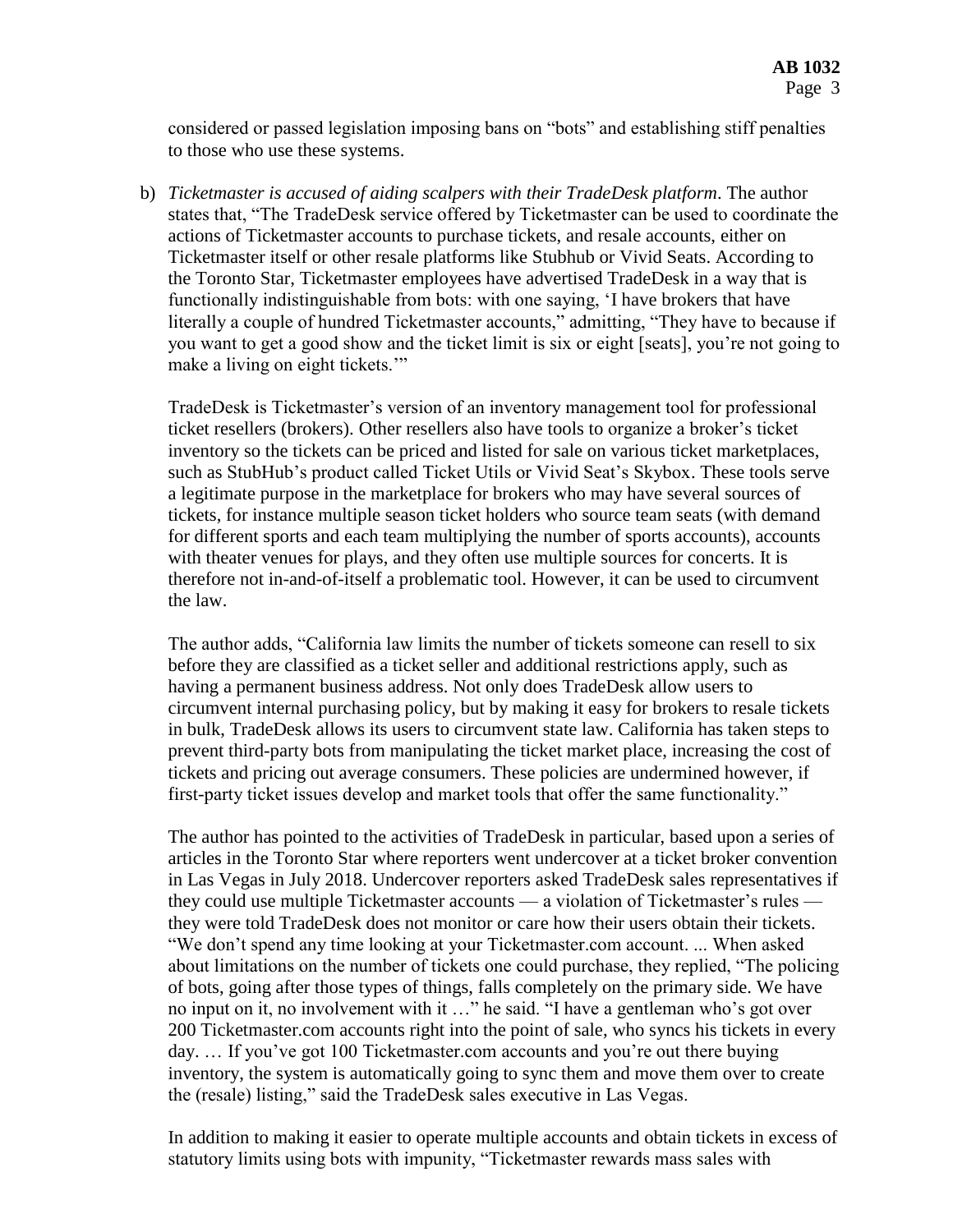discounts on its commission for scalpers who reach \$500,000 and \$1 million in sales." *(Ticketmaster's Tradedesk scalper tool explained*, infra.)

In an article headlined, *Ticketmaster Issues Statement on Scalper-Collusion Accusations*, published in Variety, Ticketmaster responded saying, "We do not condone the statements made by the employee as the conduct described clearly violates our terms of service. …Ticketmaster's Seller Code of Conduct specifically prohibits resellers from purchasing tickets that exceed the posted ticket limit for an event. In addition, our policy also prohibits the creation of fictitious user accounts for the purpose of circumventing ticket limit detection in order to amass tickets intended for resale." Variety, (Sept. 20, 2018) [https://variety.com/2018/biz/news/ticketmaster-issues-statement-on-scalper-collusion](https://variety.com/2018/biz/news/ticketmaster-issues-statement-on-scalper-collusion-accusations-1202950272/)[accusations-1202950272/](https://variety.com/2018/biz/news/ticketmaster-issues-statement-on-scalper-collusion-accusations-1202950272/)

However, In an interview with Billboard magazine published shortly thereafter, (September 24, 2018), "Ticketmaster boss Jared Smith conceded his company isn't effectively policing its TradeDesk platform, where scalpers with multiple Ticketmaster accounts can upload and resell industrial-scale inventories of seats to major sports and concert events — in breach of the company's own rules (Setting the Record Straight on TradeDesk and Ticketmaster Resale," The Star (Sept. 24, 2018) [https://www.thestar.com/news/investigations/2018/09/25/ticketmasters-tradedesk](https://www.thestar.com/news/investigations/2018/09/25/ticketmasters-tradedesk-scalper-tool-explained.html)[scalper-tool-explained.html\)](https://www.thestar.com/news/investigations/2018/09/25/ticketmasters-tradedesk-scalper-tool-explained.html)

Ticketmaster has since stated the following, in response to a US Senate inquiry into the Star articles (*Ticketmaster's TradeDesk scalper tool explained*, id): Ticketmaster is rigorous about limiting box office sales to ensure fans get a fair shot at seeing the sports teams and artists they love. "Ticketmaster's general terms of use prohibit customers from buying a number of tickets for an event that exceeds the stated limit for that event. That limit, posted when tickets go on sale, is typically six or eight seats per buyer. If we identify breaches of these limits … we reserve the right to cancel any such orders ... Use of automated means to purchase tickets is strictly prohibited." In the past, Ticketmaster has said it blocked more than five billion purchase attempts by bots in 2016.

As for whether Ticketmaster's ticket-purchasing limits and associated detection practices apply to users of its online program, TradeDesk, Ticketmaster admitted, "We probably don't do enough to look into TradeDesk," Ticketmaster's president of North American operations said, "The reality is, yeah, (TradeDesk users) could have more than their ticket limit" and acknowledged, "the company needs to be more vigilant about ensuring TradeDesk clients aren't gaming the system."

3) *Committee comment.* As was noted above, Ticketmaster's TradeDesk service is not unique, however their experience serves as a cautionary tale for the industry as it moves to a resale dominated field - other resellers also have tools to organize a broker's ticket inventory so the tickets can be priced and listed for sale on various ticket marketplaces, such as StubHub's product called Ticket Utils or Vivid Seat's Skybox.

This bill does not address the issue of whether the resale platforms and the services which assist them in managing their clients' ticket sales must find ways to assure the clients and accounts they are managing have obtained their inventory in conformity with the law. That is another bill for another day. However, AB 1032 does add another tool in the arsenal of